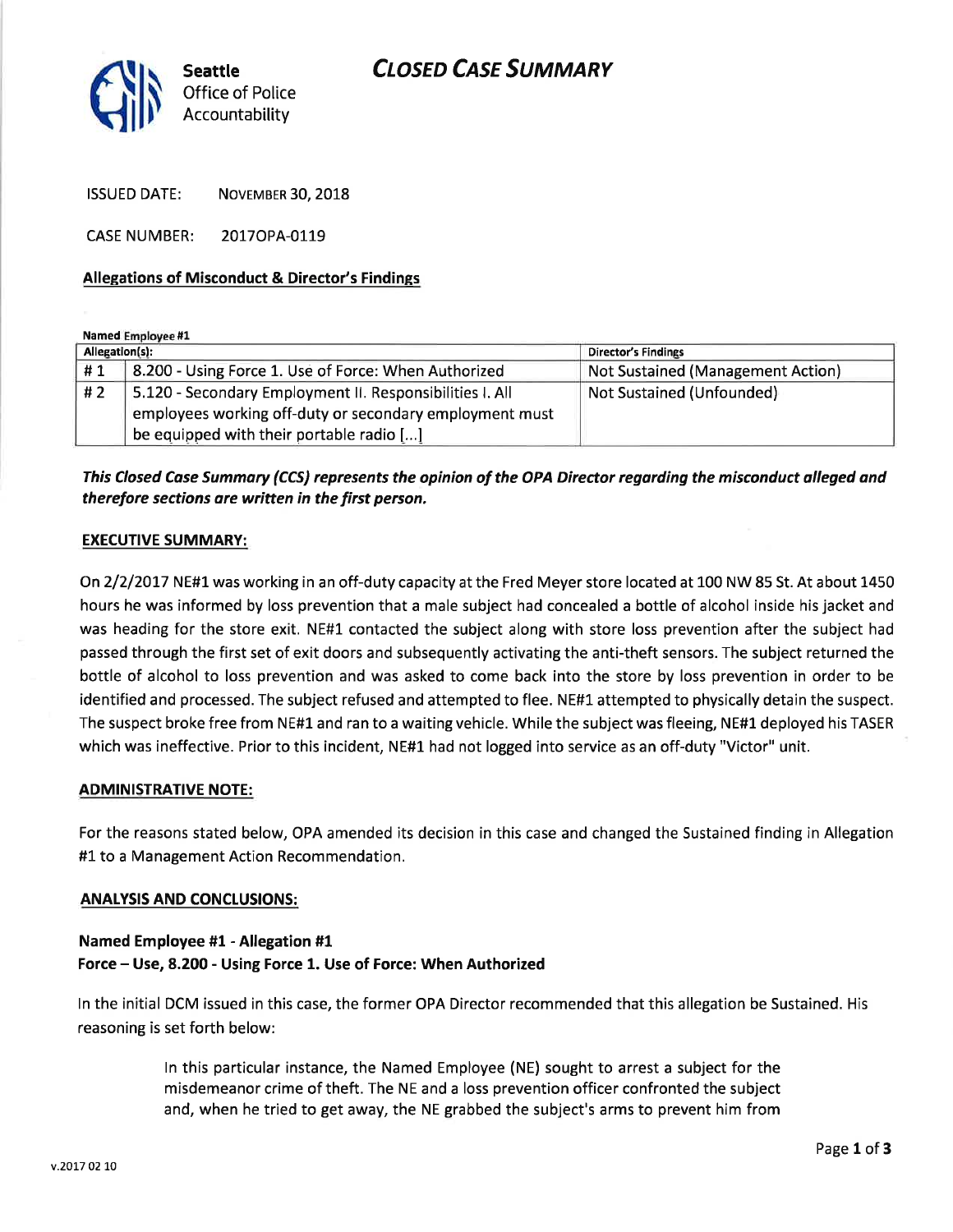# **CLOSE CASE SUMMARY**

OPA CASE NUMBER: 2017OPA-0119

leaving. The subject was able to overcome the NE's efforts to take him into custody and fled down a set of stairs. lt was at this point, when the subject was fleeing down the stairs, that the Named Employee chose to deploy his TASER in an effort to apprehend the subject.

At the point when the NE deployed the Taser, the subject was no longer a threat to himself or others, nor did the interests of public safety dictate that the subject needed to be taken into custody. The subject was simply fleeing from apprehension for a minor property crime, Given that the totality of the circumstances, in particular that the subject was feeling from arrest for a misdemeanor property crime and the NE had no reasonable basis to believe the subject was an immediate threat to him (the NE) or to the public, <sup>I</sup> find this use of force (TASER deployment) was not objectively reasonable, necessary, or proportionate. For this reason, I recommend a finding of Sustained.

After this case was investigated and this decision issued, OPA evaluated a similar case - 2017OPA-0318. ln that case, the subject was involved in a pursuit and crashed his vehicle into oncoming traffic. He ran from the vehicle and was chased by an officer. The subject came to a fence and the officer pulled him backwards. The subject and the officer circled each other and the subject then ran away. While the subject was running away on the paved road, the officer tased him in the back, causing him to fall down and suffer injuries. OPA initially found that the officer had violated the use of force and Taser policies and recommended that this allegation be Sustained. At the discipline meeting, the Chain of Command indicated their disagreement with OPA's decision and opined that the officer had acted consistent with training. As a result, OPA agreed to conduct additional investigation to look at the training to determine if the Chain of Command was correct. Given the factual similarities between 2017OPA-0318 and this case, OPA agreed that, depending on what its additional investigation yielded, it may be appropriate to also reconsider the Sustained finding here.

Based on its additional investigation, OPA determined that both NE#1 and the officer in 2017OPA-0318 acted consistent with their training when they used their Tasers. That being said, OPA still had concerns with the officers' actions and the lack of any specific discussion in training of tasing individuals on or around stairs or individuals running on concrete. This was the case even though both scenarios were cautioned against in Taser's own user manual. OPA further noted that, while it was in the Department discretion to allow such conduct, it seemed that the courts were trending towards finding such Taser applications to be in violation of the Fourth Amendment, OPA's reservations aside, given its conclusions, OPA reversed its finding in 2OITOPA-03L8 from a Sustained finding to a Management Action Recommendation. OPA similarly reverses its finding here and recommends that this allegation also be Not Sustained - Management Action Recommendation.

o Management Action Recommendation: OPA refers to the Management Action Recommendations issued in 2017OPA-0318 and 2018OPA-0051, wherein OPA recommended that the Department amplify its Taser training. OPA specifically recommended that the Department train officers regarding the scenarios faced in this case and in 2017OPA-0318 (subject running away from the officer on concrete). Lastly, in 2018OPA-



Seattle

Office of Police Accountability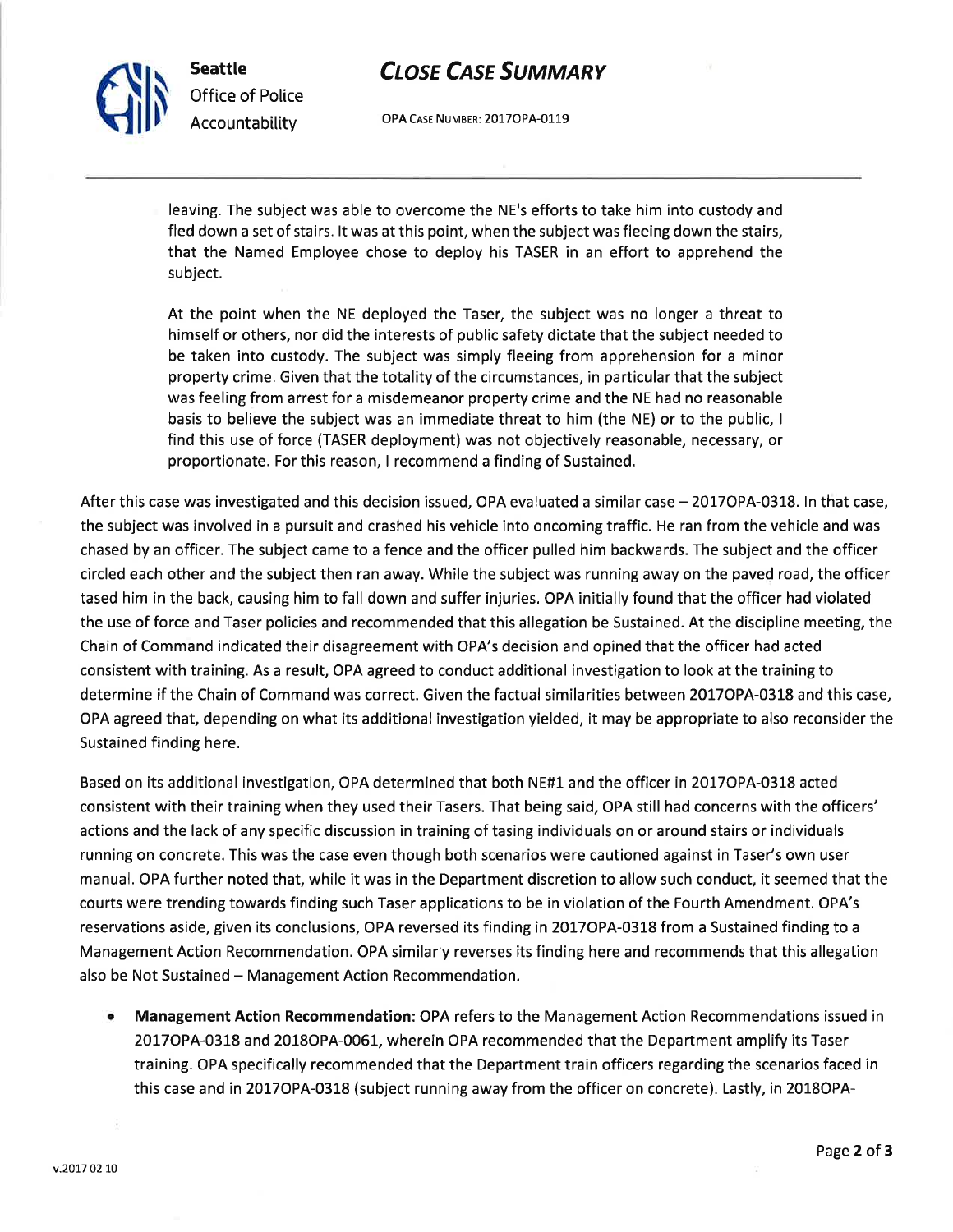

# **CLOSE CASE SUMMARY**

OPA CASE NUMBER: 2017OPA-0119

0051, OPA recommended that the Department review the second prong set forth in SPD Policy 8.300-POL-3(4) and consider whether it is unworkably broad.

Recommended Finding: Not Sustained (Management Action)

### Named Employee #1 - Allegation #2

Secondary Employment - 5.120 - Secondary Employment ll. Responsibilities l. All employees working off-duty or secondary employment must be equipped with their portable radio [...]

According to the NE, this incident occurred just prior to his shift starting at 1500. Given the nature of the store configuration which created poor radio reception in the store, the opportunity to radio was not afforded to the NE prior to the unfolding of events. Given these facts, I recommend a finding of Not Sustained (Unfounded).

Recommended Finding: Not Sustained (Unfounded)